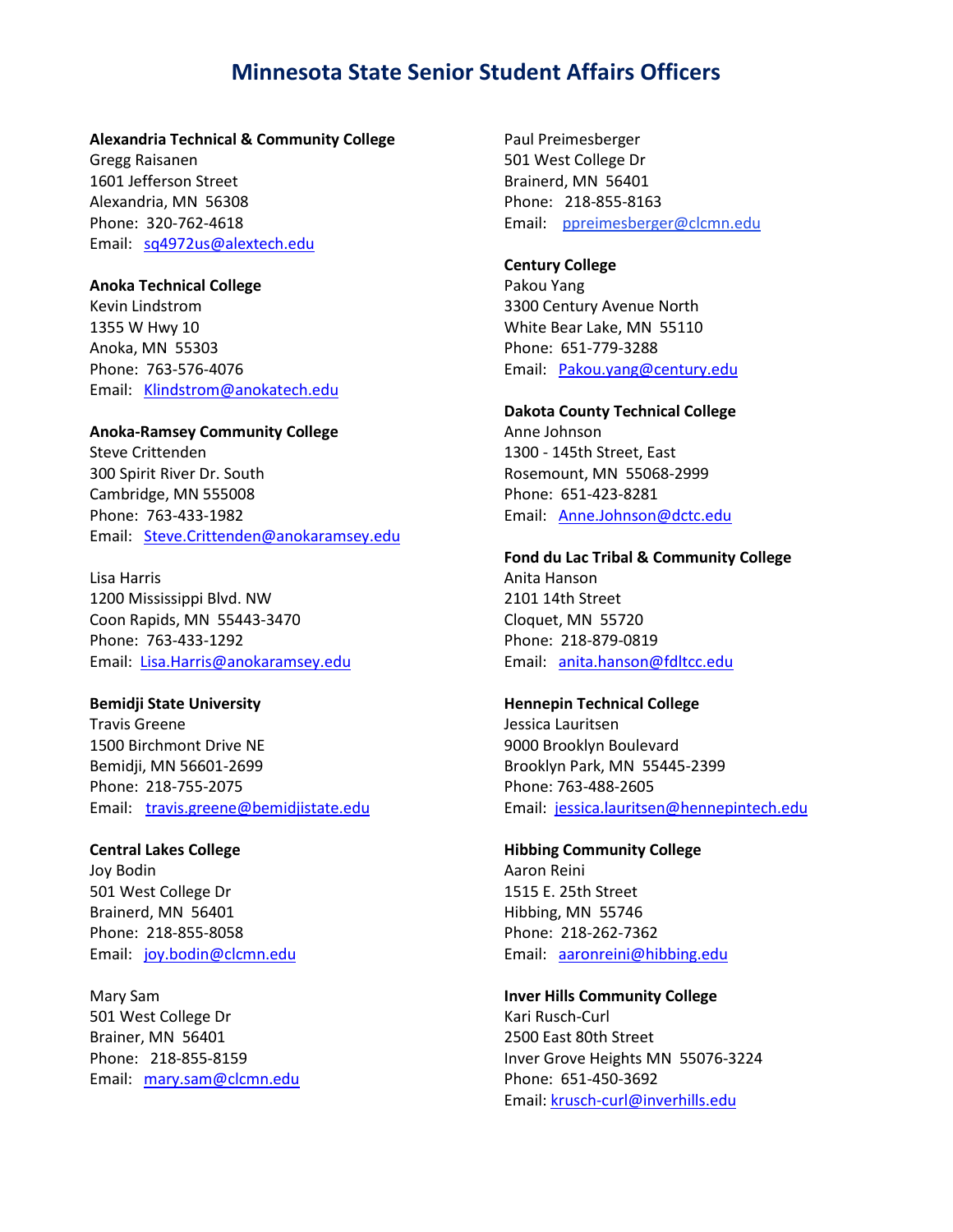# **Itasca Community College**

Richard (Rick) Kangas 1851 E. Highway 169 Grand Rapids, MN 55744 Phone: 218-322-2319 Email: [Richard.Kangas@itascacc.edu](mailto:Richard.Kangas@itascacc.edu)

# **Lake Superior College**

Wade Gordon 2101 Trinity Road Duluth, MN 55811 Phone: 218-733-7656 Email: [wade.gordon@lsc.edu](mailto:wade.gordon@lsc.edu)

# **Mesabi Range College**

Kristi Ongalo 1001 Chestnut Street West Virginia, MN 55792 Phone: 218-749-7759 Email: [k.sutton@mesabirange.edu](mailto:k.sutton@mesabirange.edu)

# **Metropolitan State University**

Amy Gort 700 East Seventh Street St. Paul, MN 55106-5000 Phone: 651-793-1920 Email: [amy.gort@metrostate.edu](mailto:amy.gort@metrostate.edu)

Roberta Anderson 700 East Seventh Street St. Paul, MN 55106-5000 Phone: 651-793-1931 Email: [Roberta.anderson@metrostate.edu](mailto:Roberta.anderson@metrostate.edu)

# **Minneapolis College**

Patrick Troup 1501 Hennepin Avenue Minneapolis, MN 55403 Phone: 612-659-6707 Email: [Patrick.troup@minneapoilis.edu](mailto:Patrick.troup@minneapoilis.edu)

**Minnesota State College Southeast** Chad Dull 1250 Homer Road Winona, MN 55987 Phone: 507-453-1420 Email: [Chad.dull@southeastmn.edu](mailto:Chad.dull@southeastmn.edu)

# **Minnesota State Community & Technical College**

John Maduko 1900 28<sup>th</sup> Avenue South Moorhead, MN 56560 Phone: 218-299-6509 Email: [john.maduko@minnesota.edu](mailto:john.maduko@minnesota.edu)

Shawn Anderson 1900 28th Avenue South Moorhead, MN 56560 Phone: 218-299-6535 Email: [shawn.anderson@minnesota.edu](mailto:shawn.anderson@minnesota.edu)

#### **Minnesota State University, Mankato**

David Jones MSU - 336 Wigley Administration Center Mankato, MN 56001 Phone: 507-389-2121 Email: [david.jones@mnsu.edu](mailto:david.jones@mnsu.edu)

#### **Minnesota State University Moorhead**

Brenda Amenson-Hill 1104 7th Avenue, South Moorhead, MN 56563 Phone: 218-477-2200 Email: [Brenda.amensonhill@mnstate.edu](mailto:Brenda.amensonhill@mnstate.edu)

#### **Minnesota West Community & Technical College**

Jodi Landgaard 1450 Collegeway Worthington, MN 56187 Phone: 507-372-3403 Email: [jodi.landgaard@mnwest.edu](mailto:jodi.landgaard@mnwest.edu)

**Normandale Community College** Dara Hagen 9700 France Avenue South Bloomington, MN 55431 Phone: 952-358-8283 Email: [dara.hagen@normandale.edu](mailto:dara.hagen@normandale.edu)

**North Hennepin Community College** Julio Vargas-Essex 7411 85th Avenue, North Brooklyn Park, MN 55445 Phone: 763-424-0712 Email: [Julio.Vargas-Essex@nhcc.edu](mailto:Julio.Vargas-Essex@nhcc.edu)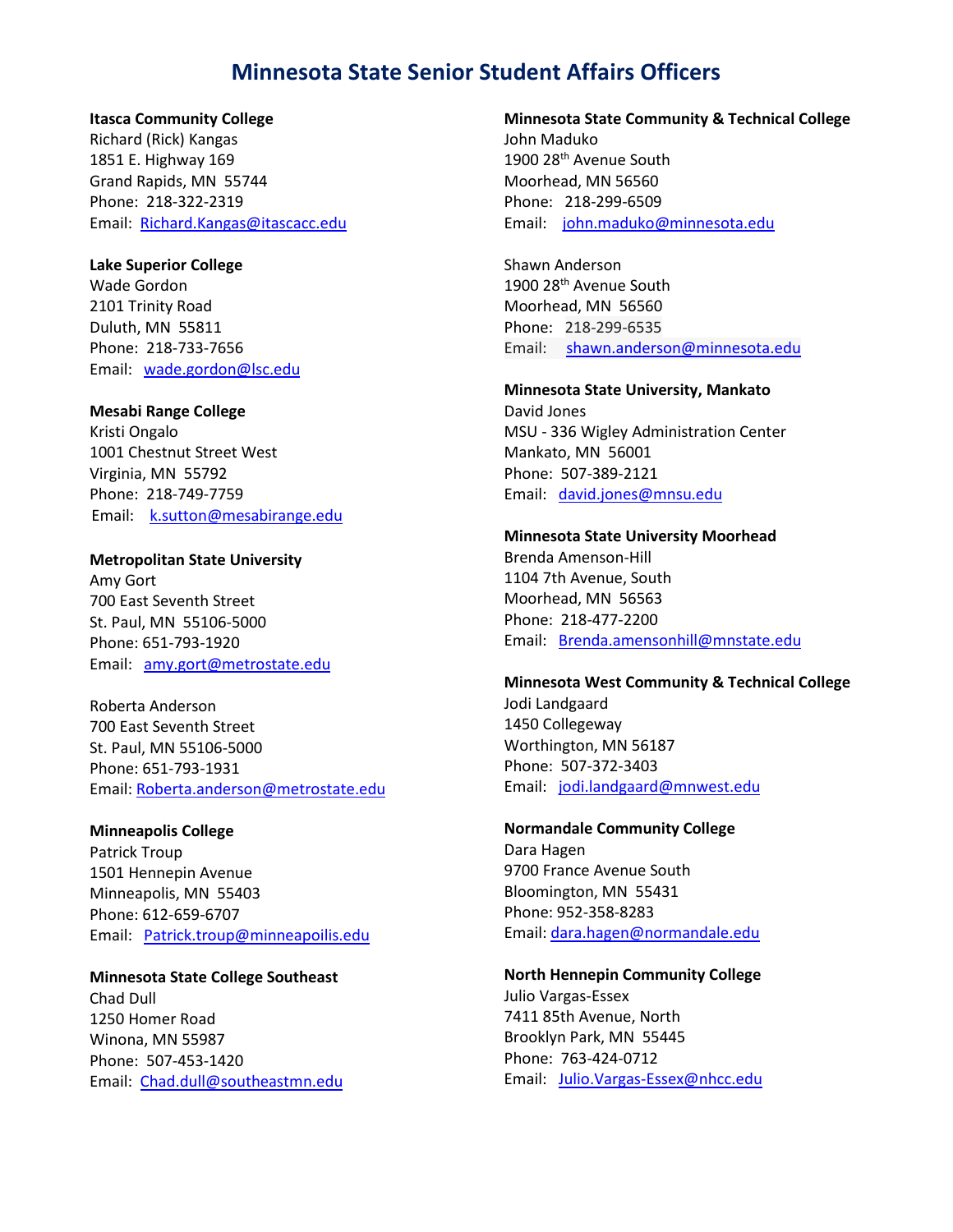#### **Northland Community & Technical College**

Lisa Bottem 2022 Central Avenue NE East Grand Forks, MN 56701 Phone: 218-793-2460 Email: [lisa.bottem@northlandcollege.edu](mailto:lisa.bottem@northlandcollege.edu)

#### **Northwest Technical College**

Travis Greene 1500 Birchmont Drive NE Bemidji, MN 56601-2699 Phone: 218-755-2075 Email: [travis.greene@bemidjistate.edu](mailto:travis.greene@bemidjistate.edu)

# **Pine Technical College**

Denine Rood 900 Fourth Street SE Pine City, MN 55063 Phone: [320-629-5126](tel:320-629-5126) Email: [denine.rood@pine.edu](mailto:denine.rood@pine.edu)

Shawn Reynolds 900 Fourth Street SE Pine City, MN 55063 Phone: 320-629-5161 Fax: 320-629-5101 Email: [shawn.reynolds@pine.edu](mailto:shawn.reynolds@pine.edu)

## **Rainy River Community College**

Bradley Krasaway 1501 Highway 71 International Falls, MN 56649 Phone: 218-285-2202 Email: [Bradley.Krasaway@rainyriver.edu](mailto:Bradley.Krasaway@rainyriver.edu)

# **Ridgewater College**

Mike Kutzke 2101 15<sup>th</sup> Avenue, Northwest Willmar, MN 56201 Phone: 320-222-5203 Email: [mike.kutzke@ridgewater.edu](mailto:mike.kutzke@ridgewater.edu)

**Riverland Community College** Barbara Embacher 1900 8th Avenue NW Austin, MN 55912 Phone: 507-433-0627 Email: [barb.embacher@riverland.edu](mailto:barb.embacher@riverland.edu)

Chelsea Anderson 1900 8th Avenue NW Austin, MN 55912 Phone: 507-433-0351 Email: [Chelsea.anderson@riverland.edu](mailto:Chelsea.anderson@riverland.edu)

### **Rochester Community and Technical College** Teresa Brown

851 30th Avenue SE Rochester, MN 55904-4999 Phone: 507-285-7217 Email: [teresa.brown@rctc.edu](mailto:teresa.brown@rctc.edu)

# **St. Cloud State University**

Katrina Rodriguez 720 4th Avenue South St. Cloud, MN 56301-4498 Phone: 320-308-3113 Email: [katrina.rodriguez@stcloudstate.edu](mailto:katrina.rodriguez@stcloudstate.edu)

## **St. Cloud Technical & Community College**

Andrew Pflipsen 1540 Northway Drive St. Cloud, MN 56303 Phone: 320-308-5382 Email: [andrew.pflipsen@sctcc.edu](mailto:andrew.pflipsen@sctcc.edu)

# **Saint Paul College**

Kay Francis Garland 235 Marshall Avenue St. Paul, MN 55102 Phone: 651-846-1316 Email:

#### **South Central College**

Jennifer Fager 1920 Lee Boulevard No. Mankato, MN 56003 Phone: 507-389-7228 Email: [jennifer.fager@southcentral.edu](mailto:jennifer.fager@southcentral.edu)

Judy Zeiger 1920 Lee Boulevard No. Mankato, MN 56003 Phone: 507-389-7351 Email: [judy.zeiger@southcentral.edu](mailto:judy.zeiger@southcentral.edu)